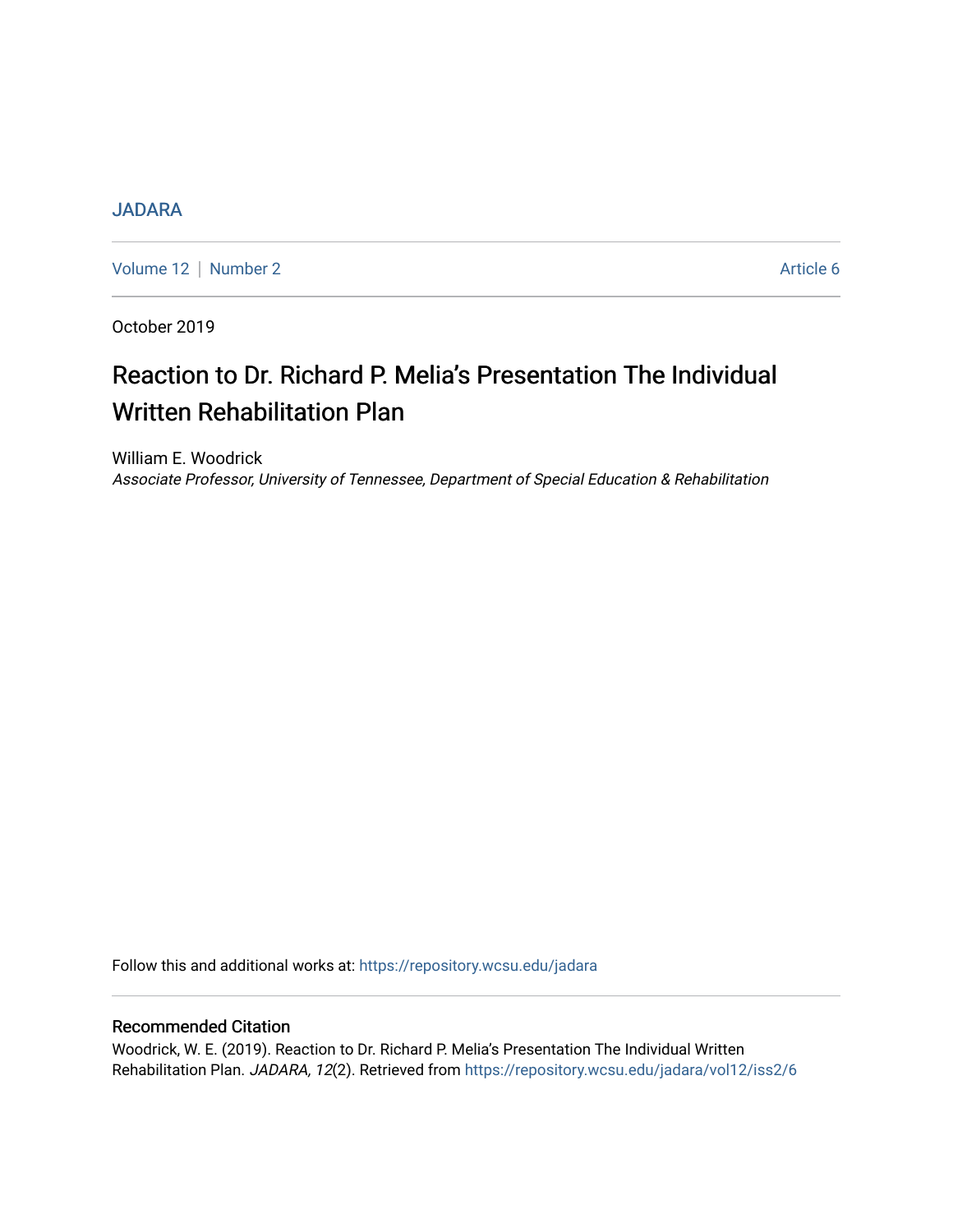# REACTION TO DR. RICHARD P. MELIA'S PRESENTATION THE INDIVIDUAL WRITTEN REHABILITATION PLAN

#### William E. Woodrick, Associate Professor The University of Tennessee Department of Special Education & Rehabilitation

It was a real challenge and honor to have the opportunity to react to such a comprehensive challenge prescribed by Dr. Melia. I share his observa tions of the 1966 St. Louis Conference and its relation to the current IWRP philosophy. I recall at that conference, a speaker suggested that all deaf clients should have visual examinations because of the significance of vision to the individuals rehabilitation plan. The reactor, such as 1 am doing, challenged the idea because of its impracticality and unnecessary delay in the clients progress toward rehabilitation goals. As you are well aware, today vision exams are required. I sincerely hope my reactions will not be so NEAR SITED as we move toward objective measurement of the rehabilita tion process with deaf clients.

I must emphasize one very important aspect of the IWRP that often we professionals in the area of deafness tend to forget. Specifically 1 refer to the term INDIVIDUAL Plan. We are all aware of the stereotyped image of the general public about deafness. We are often guilty of the same generaliza tions. Because of deafness we cannot automatically assume all DEAF PEOPLE have language problems nor in fact do all deaf persons have communication problems to an extremely abnormal degree. The individual who is deaf does not "automatically" need speech and speech reading training, auditory train ing, sign language, nor that vast chasm known as personal adjustment train ing. The reading level of the client may not be critical to the individual nor the clients' employment, but may be primarily a reflection of our own personal standards for the client. Some people are happy and productive with a life style different than the one we feel they should have. Some people, are content not reading and are employed successfully without "personal grooming" and the good ole American "bath everyday". Yet, communication, reading and personal adjustment training are almost stand ard fare for all deaf clients.

#### Vol. 12 No. 2

1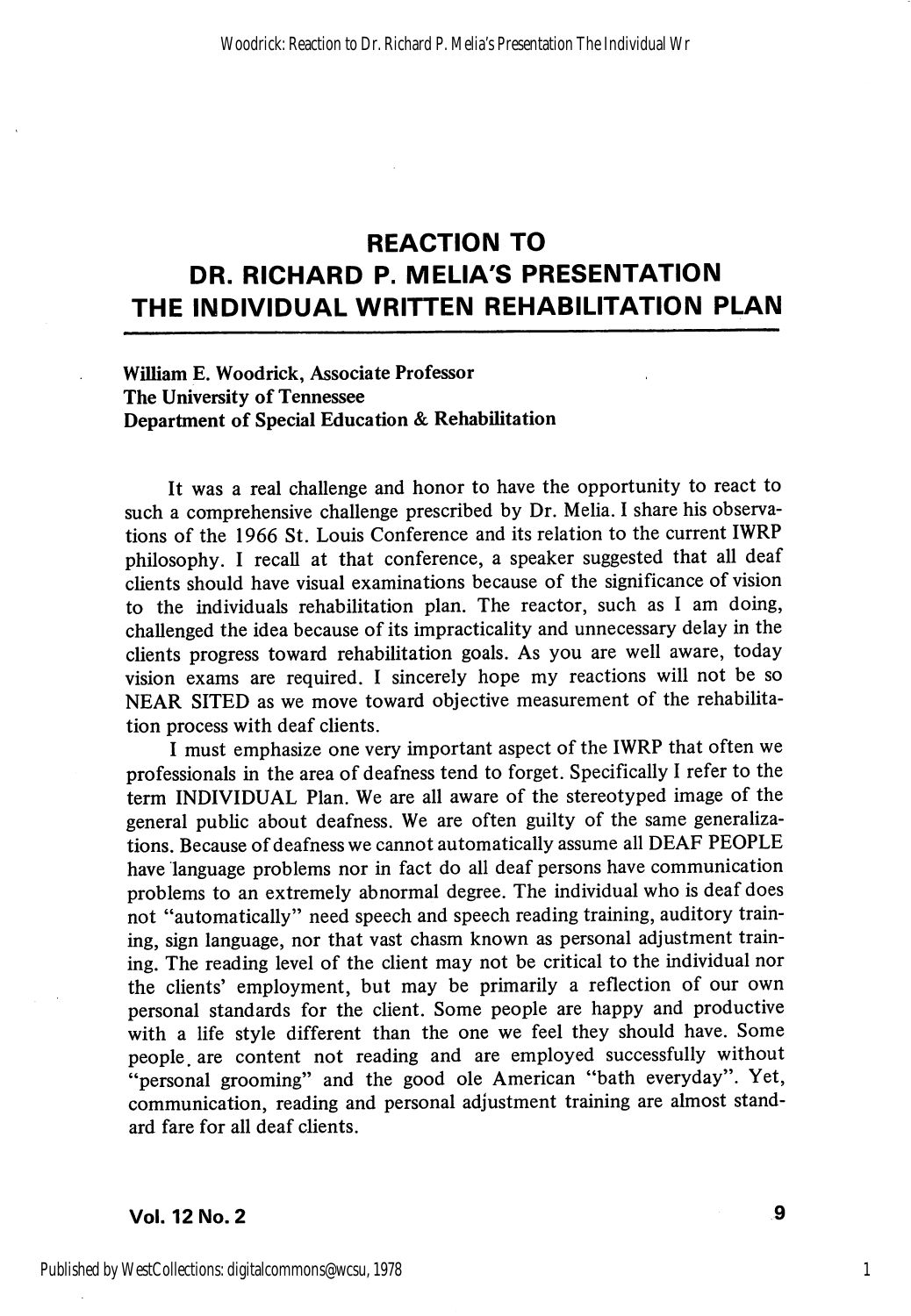The term "WRITTEN" does not, to me, mean merely writing on paper. A much more significant implication is that of joint planning and awareness of the client "what's going on". The "written" is just a reminder for the counselor/agency/client as to what has been agreed upon. Writing, as you well know, is an ineffective tool of communication with some severely han dicapped deaf cUents. Depending upon the case workers' skill to sign "SIGN-PAPER-NAME-YOU" the clients signature is generally a minor accomplishment, and may indicate the clients "ability to write his name". It may have no relationship to the clients participation and understanding of the PLAN.

There is an implication in Dr. Melia's remarks that P.L. 94-142 may have some positive effect upon the reading level of deaf clients. The over simplified interpretation of "Least Restrictive Environment" to mean "Mainstreaming" with inadequate support service may very well have an adverse effect on the already grossly inadequate educational success with deaf youngsters. Even with individual educational plans, some deaf students may be grossly cheated by a lack of expertise of professionals to consider language development rather than communication vehicles for young deaf children.

The reference to 38 state coordinators is very superficial. A significant number of the coordinators have other major responsibilities within the Agency and very few have "LINE AUTHORITY". In fact, some do not have input at the policy making and financial planning level in the administration. Despite these innuendos, there are 24% of the states that have NO state coordinator and probably no state plan of services. All states may report counselors; however, the competency of these counselors to communicate effectively with a broad range of deaf individuals is not indicated. In fact, few states that I know of, assure quality communication to deaf clients. The concept referred to by Dr. Melia, and the philosophy of JOINT planning may be seriously jeopardized without such assistance. Free interchange of thoughts, decisions, goals, feelings must occur between the counselor and the client. The critical area, most difficult to acquire for the hearing counselor, is the receptive skill in Ameslan. The idiomatic non-English syntax of ASL (most comfortably used by a substantial number of deaf people) leaves many of us to misunderstanding. "Basic" communication skills on the part of the rehabilitation case worker is grossly inadequate for development of an effective relationship with general deaf population.

In this specific area, ADARA formerly PRWAD had discussed repeated ly the basic "certification" or endorsement of standards to which the RCD must function for working with deaf clients. As past president of PRWAD, I share the responsibility for no professional standards by which the competent counselor should be measured.

Dr. Melia referred to the PAR study and use of legislative terms in IWRP's and the inappropriate language used for clients understanding.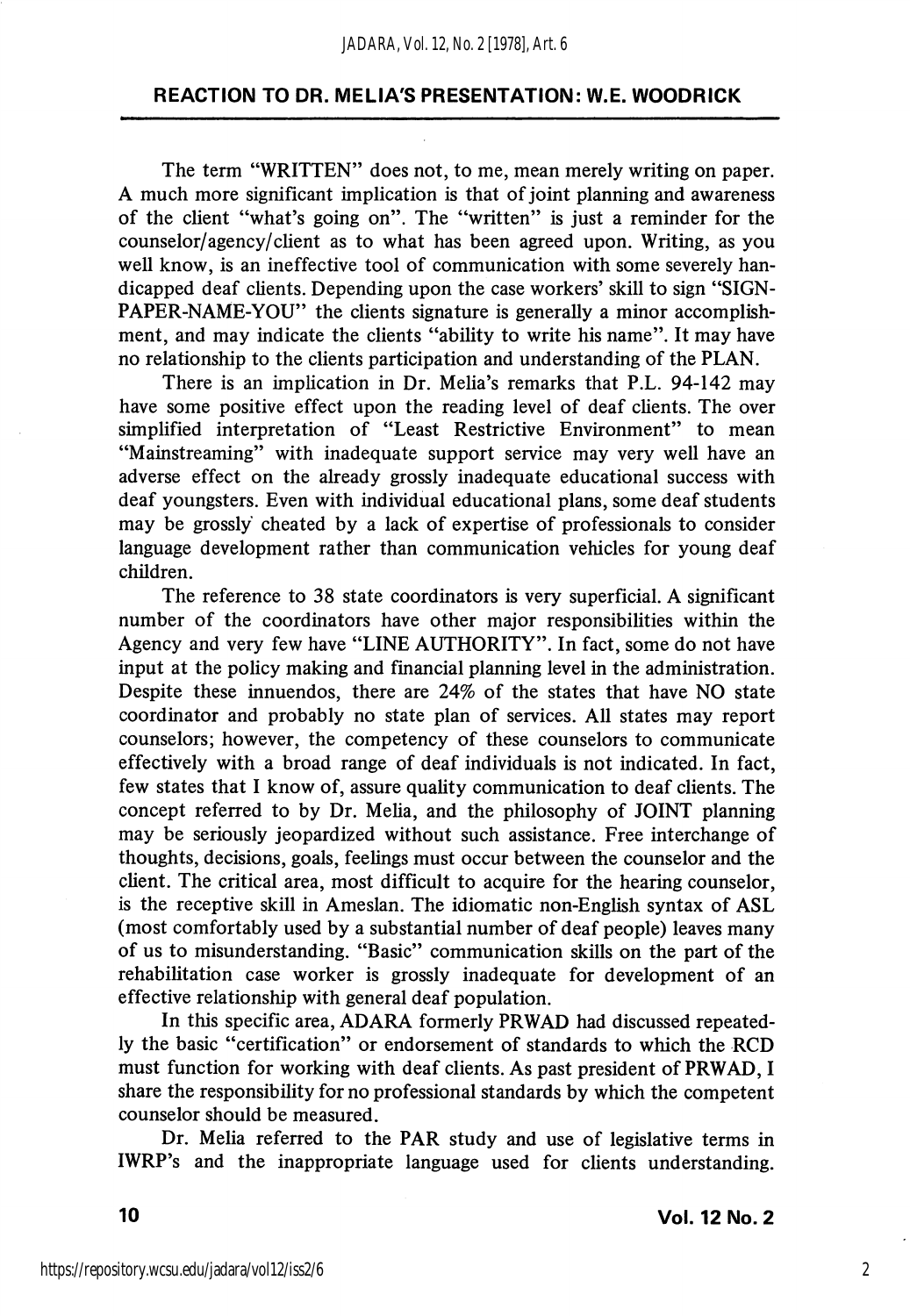Certainly, with many deaf clients a plan may be written that would be understandable to the client. The use of transformational grammar with simply structured syntax, controlled vocabulary and word forms (morpho logy) could make the written plan much more appropriate to the understanding level of the client. We are NOT training counselors to utilize this very simple tool for writing IWRP's as well as letters to the deaf client with limited reading comprehension. Does the client have a legitimate right to appeal the program when the written plan is obviously beyond the reading abihty of the client and clear documentation cannot be shown that the counselor has effective sign communication ability both expressively and receptively? In answer, effective rehabilitation counseling with the deaf clients is not "pui a sign on him, give him a dose of 'counseling' and guidance' " put him to work in a print shop, her on a key punch, and run off another copy of the IWRP filling in a correct name and address on the blank.

If the IWRP is to state a long range goal, services with intermediate objectives, a time frame and objective evaluation as implied (mandated?) then the key to services to severely handicapped deaf clients lies in the Vocational Evaluation. The reference made to the University of Tennessee/ Auburn/NYU publication "Deaf Evaluation and Adjustment Feasibility" is appropriate. One must recognize, however, that report is about the most comprehensive document on Vocational Evaluation of deaf clients to the present date. It certainly in no way is comprehensive. The people who put it together were practitioners who had experience in both deafness and voca tional evaluation. They were about the only totally knowledgeable people throughout RSA Region IV. The shortage of personnel in this field is abominable. Where are the training programs to meet this critical need in effective implementation of the IWRP? How can long range goals be derived when only an interview assessment is possible? This very fundamental lack of expertise and lack of personnel preparation, to me, is a major barrier to development of the IWRP.

I can visualize a situation where the communication ability of the deaf client would be critical to long range goals as well as intermediate objectives such as training and ultimate job placement. The evaluation of the clients com munication would be critical to plan development. Specifically, an assessment is needed of the clients communication ability as it relates to a situation;

How does client communicate both expressively and receptively with:

- 1. Peers
- 2. Counselor/interpreter
- 3. Non-familiar people
- 4. Potential employer or instructor

In such an instance the clients speech/speech reading, reading/writing, body language and facial expressions as well as signing skills would be important.

# Vol. 12 No. 2 11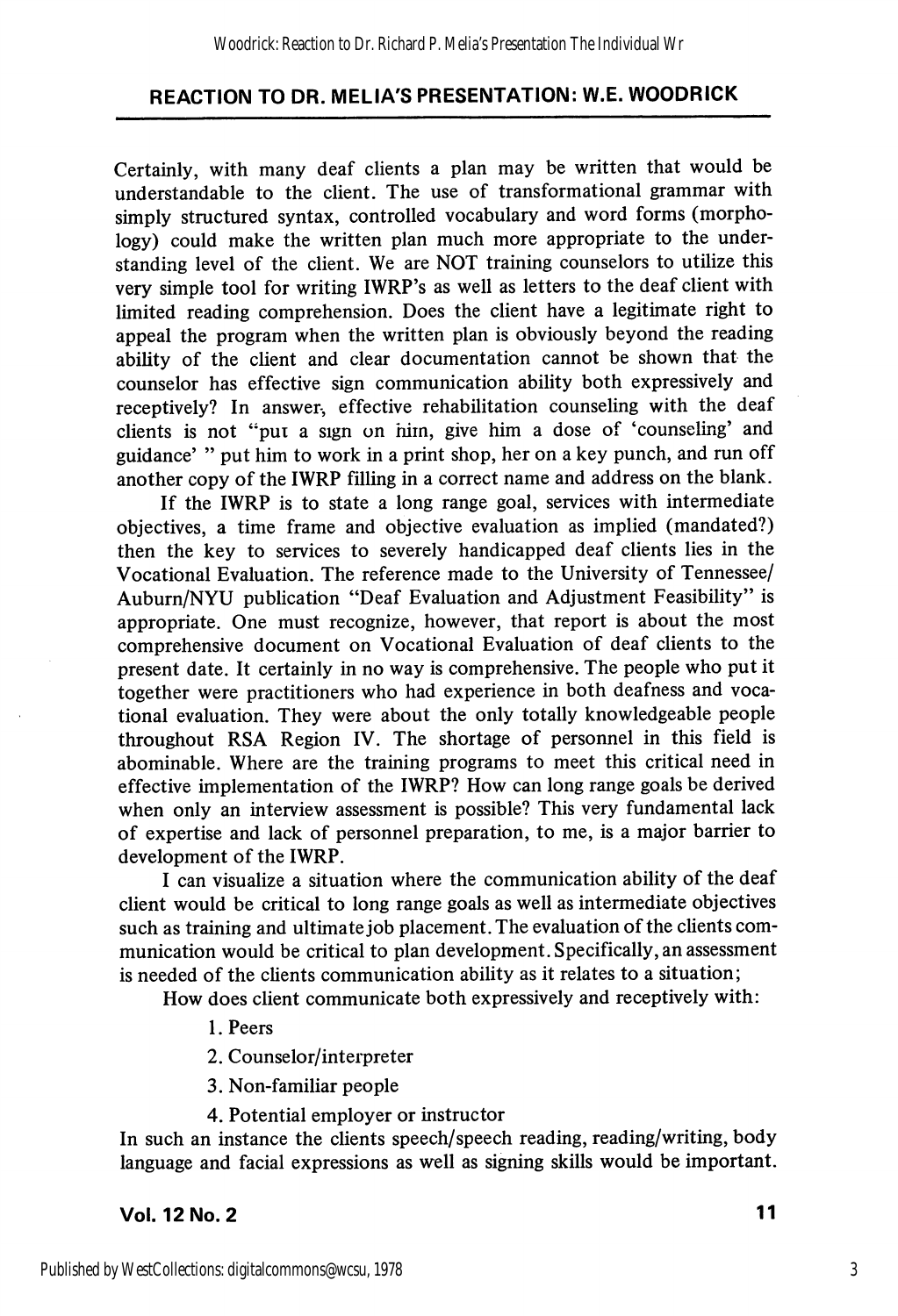Likewise would be their need for development of the skill and a time frame with an objective evaluation. To my knowledge, there is no vehicle for other than a subjective observation by the case worker. Shall the IWRP include such an initial goal? If so, how can this area be evaluated as to clients progress?

The rehabilitation plan for many deaf client needs to include some specific well defined behavior relating to communication ability, independent living skills, and knowledge of community resources. As a "cultural group" one may assume many deaf people do not have access because of communica tion barriers. Among those are such critical services as Health, Welfare, and Education as well as enrichment areas relating to cultural activities provided most citizens. The deaf persons' mode to communication and the apathetic attitude of the agency toward the deaf persons' need will impede use of many community resources in IWRP development. Although, ideally each public service and every professional service provider should meet the communication level of the client, this will simply not occur immediately despite the mandate of Section 504. The implications for the rehabilitation agency is the use of the community service via an interpreter. In fact, the interpreter may be the only key by which many deaf people can realize their rehabilitation goals. The serious shortage of competent interpreters may drastically effect the provision of services and almost certainly effect the TIME frame for services. An objective as simple as an employment interview may be delayed because there is no interpreter available. Indeed the job opening may be gone in a matter of hours in a tight employment market. The tragedy to the deaf human being in need will far outweigh any "evaluation" of effectiveness of service. Truly the deafness rehabilitation size and organization are factors that can be contributed toward the IWRP, however, the implementation of the plan is dependent upon human re sources. Until the critical needs of competent quality personnel are met, the philosophy of the IWRP may remain in discussions such as ours, here, in this time and place.

Since I was asked to speak from the standpoint of the "personnel training" component of rehabilitation you may have anticipated my reaction to your paper. Throughout your presentation you referred to long range goals of IWRP, however, a very significant intermediate objective which we have not evaluated is the quantity and quality of professional personnel. The time frame for reaching this objective extends well beyond one week, one month or 3 months "crash course" currently supplying the major number of personnel to the field.

In closing these are some very fundamental questions that effect the implementation of the IWRP. I challenge you to consider these topics:

l.To what extent does the IWRP describe the specific handicap im posed by deafness/hearing impairment on the individual client?